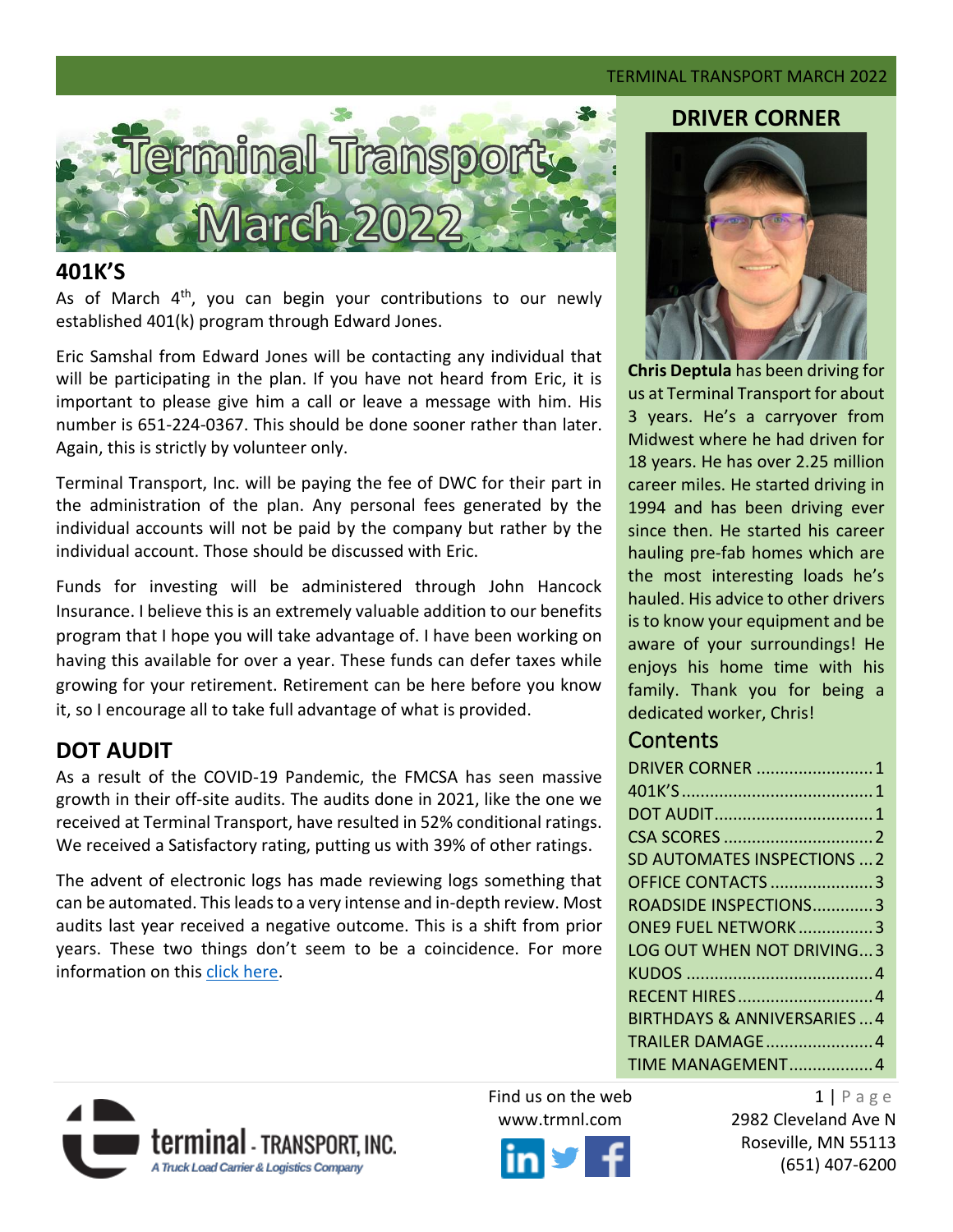#### **CSA SCORES**

| Category                              | <b>Measure</b> | Percentile                                             |
|---------------------------------------|----------------|--------------------------------------------------------|
| <b>Unsafe</b><br><b>Driving</b>       | 1.85           | 19%                                                    |
| Crash<br><b>Indicator</b>             | 0.35           | 75%                                                    |
| <b>Hours of</b><br><b>Service</b>     | 0.92           | 70%                                                    |
| <b>Maintenance</b>                    | 3.61           | 52%                                                    |
| <b>Controlled</b><br><b>Substance</b> | 0.00           | 0%                                                     |
| <b>HAZMAT</b>                         | 2.50           | < 5 HM<br>placardable<br>vehicle<br><b>inspections</b> |
| <b>Driver Fitness</b>                 | 0.00           | 0%                                                     |

**Incidents of damage in the past month:**

Terminal trailer doors hit carrier truck- \$TBD

#### *Safety Bonus Program*

| 10,500<br>miles                             | 10,500+<br>miles               | \$200 |  |
|---------------------------------------------|--------------------------------|-------|--|
| 11,500<br>miles                             | 11,500+<br>miles               | \$200 |  |
| <b>Moving</b><br>MPG                        | <b>Determined</b><br>threshold | \$50  |  |
| Long idle %                                 | Under 20%                      | \$50  |  |
| HOS<br>compliance                           | 0 violations                   | \$50  |  |
| Nο<br>citations,<br>accidents,<br>incidents | 0 issues                       | \$50  |  |
| \$600 monthly! \$7200 yearly!!!             |                                |       |  |

**terminal** - Transport. Inc. A Truck Load Carrier & Logistics Company

### <span id="page-1-0"></span>**[SOUTH DAKOTA AUTOMATES INSPECTIONS](https://www.keloland.com/keloland-com-original/state-uses-technology-to-check-on-the-condition-of-trucks-traveling-on-south-dakota-roads/)**

South Dakota has begun implementing new technologies that allow them to begin inspecting trucks before they even reach a weigh station. Various sensors allow the state to measure weight, tire pressure, and brake temperature. They can also verify vehicle registration, fuel tax, and carrier safety score. Any of these being off can influence their decision to pull your truck into a port of entry. While it can help speed up the process by allowing trucks running legally to keep on trucking, it increases the odds of being pulled in if something is wrong.

For this reason, it is absolutely necessary that you do a pre-trip inspection at the beginning of every trip, every day. South Dakota is not the only state implementing this technology, WI is too. Make sure your permit book and HAZMAT book is up to date and within arm's reach. Check brakes, lights/reflectors, fluids, air lines, tires, safety equipment accessible (warning triangles, fire extinguisher), and coupling devices. This is not an exhaustive list. Ensure that you are running legal! More information on SD truck monitoring can be found [here.](https://www.keloland.com/keloland-com-original/state-uses-technology-to-check-on-the-condition-of-trucks-traveling-on-south-dakota-roads/)

#### **Toughest 20 states for** commercial truck traffic enforcement

This map shows the top states when it comes to moving violations' share of all violations written during roadside inspections nationwide during 2020. It shares some boundaries with the speeding-enforcement spotlight above, though a wider geographical distribution among states that prioritize other types of violations, such as following too close, in an outsize manner. During the July 11-17, 2021, Operation Safe Driver traffic enforcement blitz, these states are good bets for increased roadside stops.







Find us on the web 2 | P a g e www.trmnl.com 2982 Cleveland Ave N Roseville, MN 55113 (651) 407-6200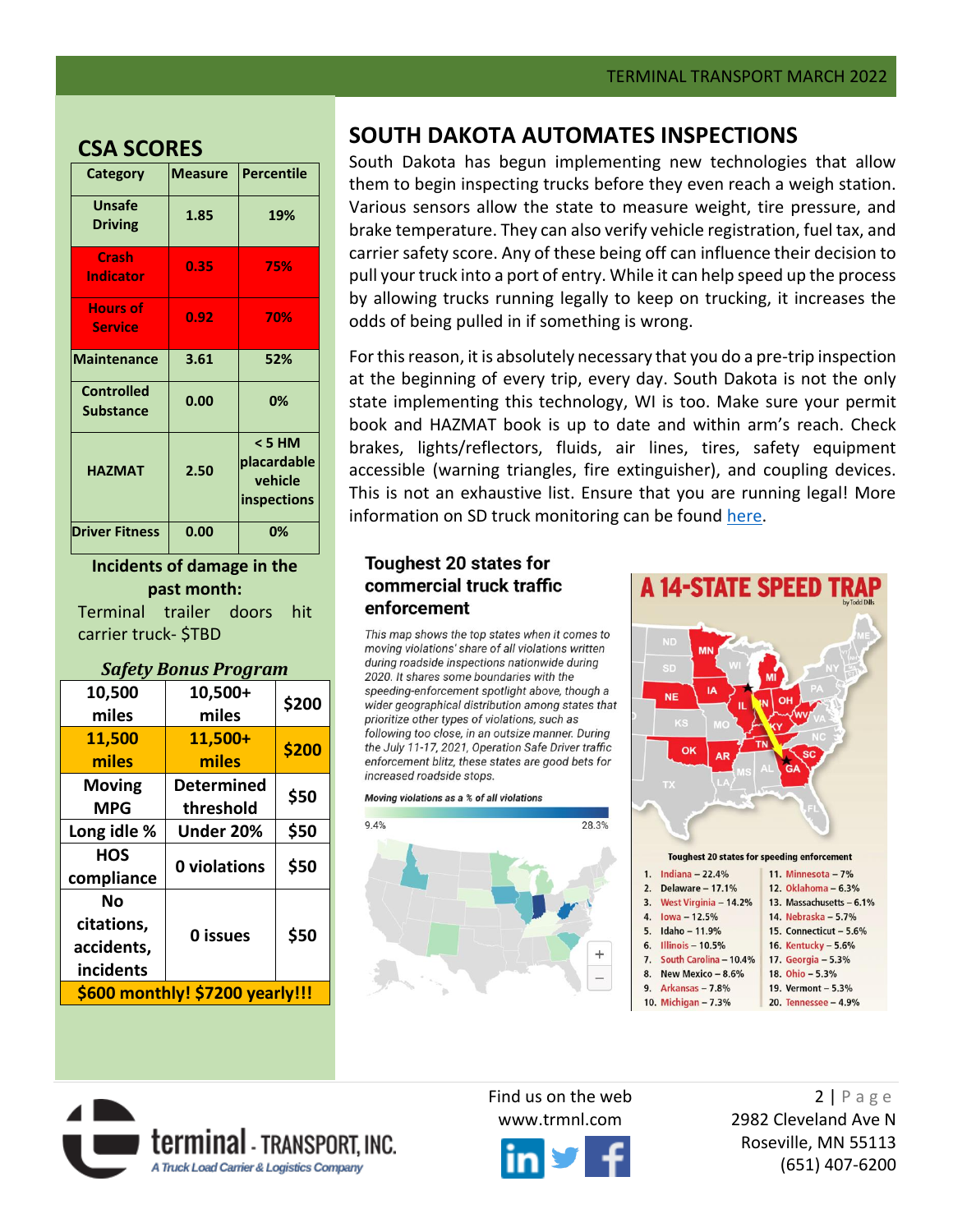## <span id="page-2-0"></span>**OFFICE CONTACTS**

We need drivers to do a better job of calling the appropriate person with their questions. Please be respectful of who is on call, we rotate each weekend for a reason. Do not call Lisa if Gary is on call and vice versa.

Office hours are Monday – Thursday 7AM – 5PM CST. Friday hours are 7 AM – 4 PM CST. Do your best to make calls during business hours. This means requests for home time and other non-urgent calls should not be made in the evenings. Emergency calls are an obvious exception.

**Gary** – Fleet Manager – 7AM-4PM CST he is your primary contact. Call for HOS, driver communication, routes, directions traffic

**Lisa** – Operations Manager – 8 AM – 5PM CST – She is our customer contact and load planner, finder, appointment maker. **She does not deal with PeopleNet and HOS. Do not call her for help with these.**

**Michelle** – Billing and Benefits – She deals with medical/dental insurance, vacation time requests, payroll/billing, fuel questions, cash advances

**David** – Safety – contact with questions regarding accidents, inspections. He is the backup to Rob on PeopleNet

**Nick** – Recruiting/retention – Contact with general issues regarding job satisfaction and any issues you feel haven't been addressed

**Rob** – Regional Manager – Contact with questions regarding equipment and PeopleNet Issues

## <span id="page-2-1"></span>**ONE9 FUEL NETWORK**

A number of stores that were previously Pilot or Flying J have been converted to One9 locations. The 15 stores affected were not any that Terminal Transport drivers have fueled at, and they all have nearby options that are still in our network. This is a reminder that Terminal Transport drivers are always to fuel at Pilot and Flying J locations. They

are our primary provider. Secondary options are Kwik Trip/Star. We get a volume discount as a company so buying fuel elsewhere costs us all more money!

## <span id="page-2-2"></span>**LOG OUT WHEN NOT DRIVING**

When you drop a truck in a repair yard, a Penske location, or will not be with the truck and anyone else may move it. **YOU NEED TO LOG OUT OF THE SYSTEM.** Failing to completely log out can screw up your resets and drive time. If you are logged in and the truck moves, the drive time is assigned to you, and it can't be changed. If you aren't logged in, it gets marked unassigned and can be assigned to a mechanic move. **If you do not see the log in screen, you are not logged out.**





Find us on the web  $3 | P \text{age}$ www.trmnl.com 2982 Cleveland Ave N Roseville, MN 55113 (651) 407-6200

## **ROADSIDE INSPECTIONS LAST MONTH:**

Two bad roadsides: • 5 individual violations for not having permit book **our largest roadside violation to date – THIS REALLY HURT OUR CSA SCORE.**

• Overweight Citation – did not scale load

We had four clean roadsides last month. Thanks to **Don Johnson (x2), David Rambo Corey, and Andrew Schoon** for the clean roadsides with zero violations. They will all get bonus pay for passing with zero issues. We need more clean roadsides to lower our CSA score and lower the odds we get pulled in for inspections and burn time.

#### **Long Idle Cost Last month***:*

*# of Gallons Burned: 2657 Average Fuel Cost: \$4 \$\$ Wasted: \$10,628*

This is **over \$350 per driver**! This money could be going in your pocket and fleet improvements instead. Find ways to reduce your idle times!